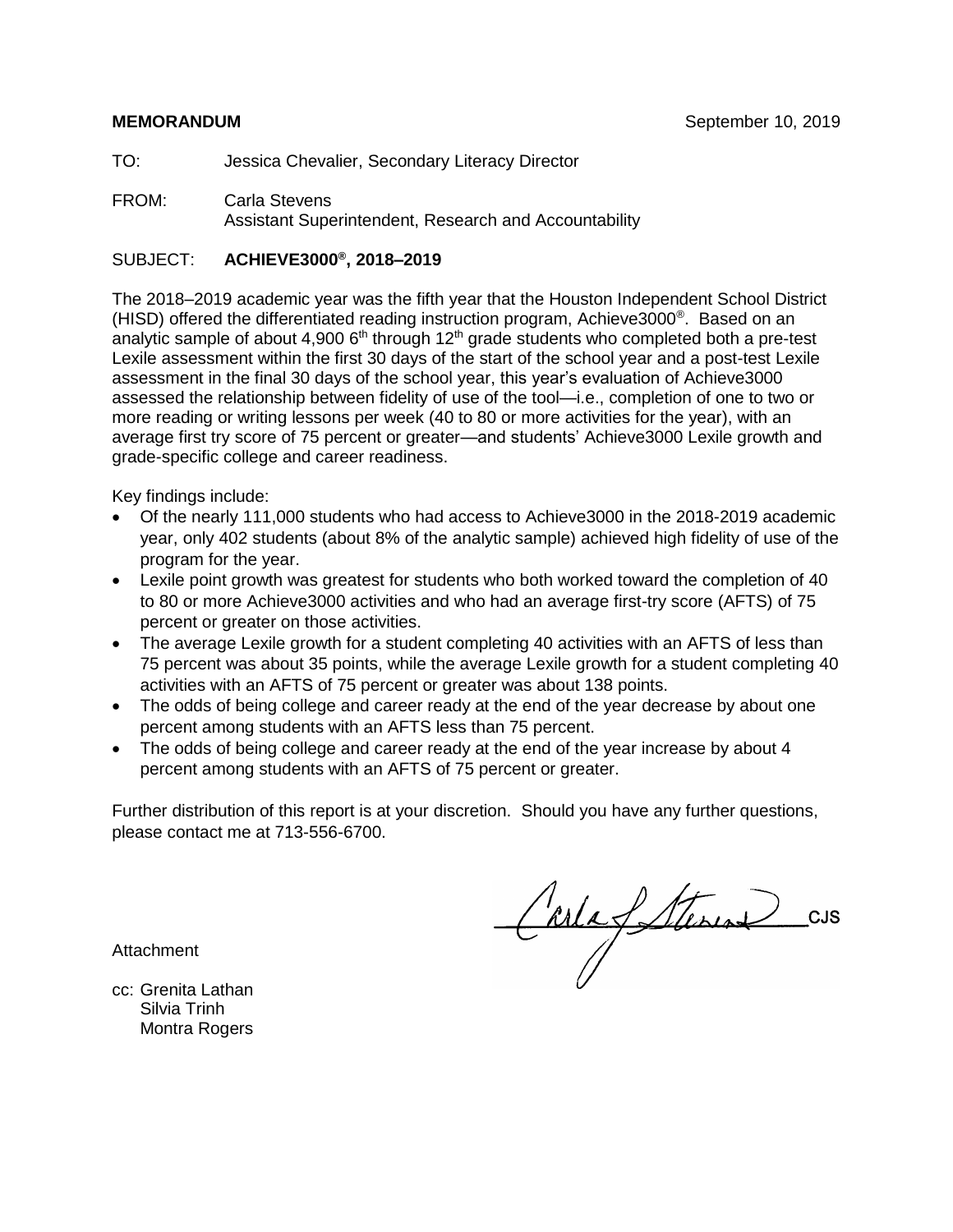### **Houston Independent School District**

# **RESEARCH** Educational Program Report

**Achieve3000 evaluation 2018-2019**

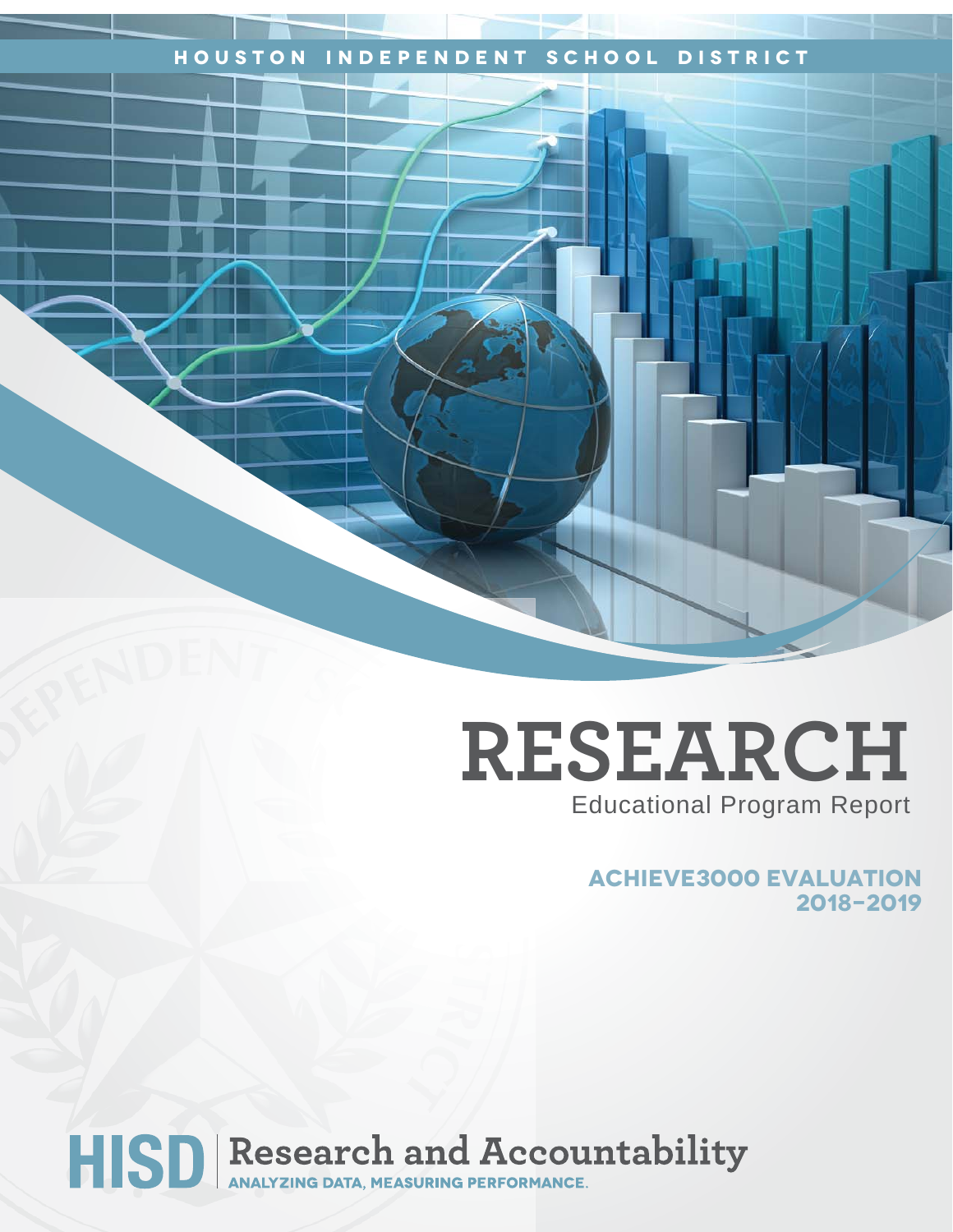

## **2019 Board of Education**

**Diana Dávila**  President

**Holly Maria Flynn Vilaseca** First Vice President

**Elizabeth Santos**  Second Vice President

**Sergio Lira Secretary** 

**Susan Deigaard** Assistant Secretary

**Wanda Adams Jolanda Jones Rhonda Skillern-Jones Anne Sung**

**Grenita Lathan, Ph.D.**  Interim Superintendent of Schools

**Carla Stevens** Assistant Superintendent Department of Research and Accountability

**D. Diego Torres, Ph.D.**  Research Specialist

**Jessica Vasan** Research Manager

**Houston Independent School District** Hattie Mae White Educational Support Center 4400 West 18th StreetHouston, Texas 77092-8501

#### **www.HoustonISD.org**

It is the policy of the Houston Independent School District not to discriminate on the basis of age, color, handicap or disability, ancestry, national origin, marital status, race, religion, sex, veteran status, political affiliation, sexual orientation, gender identity and/or gender expression in its educational or employment programs and activities.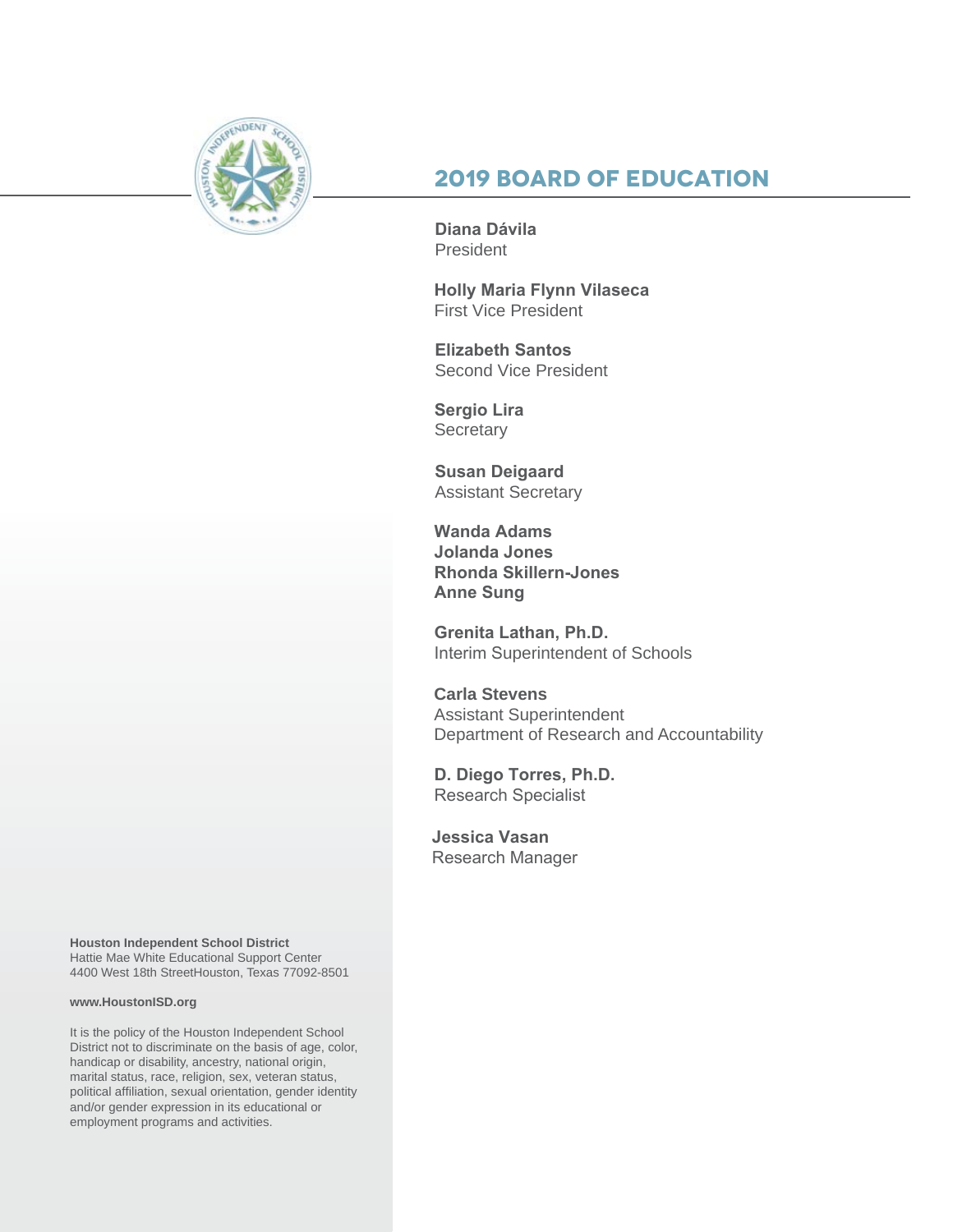



# **EVALUATION REPORT**

 $B$  **UREAU OF PROGRAM EVALU** 

### *Assessing the Relationship between Fidelity of Use of Achieve3000 and Student Lexile Growth and College and Career Readiness*

**Prepared by D. Diego Torres, Ph.D.**

#### **Abstract**

*Despite its promise to help teachers meet the needs of diverse learners, district usage of Achieve3000® among most students with access to it remains far below the optimal level necessary for them to realize literacy growth and college and career readiness. Only a tiny minority of students (402 out of about 111,000) seem to be engaging Achieve3000 with fidelity, where fidelity is defined as the number of Achieve3000 activities completed over the course of the academic year (i.e., 40 to 80 or more), and an average first-try score (AFTS) earned on Achieve3000 assessments (75% or greater). This study examined how the minority using Achieve3000 with fidelity fared with regard to their Lexile® growth and college and career readiness relative*  to the majority using Achieve3000 without fidelity. Results show that fidelity of use of Achieve3000 is, net of *student characteristics, associated with greater Lexile growth. For two students with an AFTS of less than 75 percent, the one completing 40 activities for the year would gain about 14 Lexile points more than the one who completed only one activity. Likewise, for two students with an AFTS of 75 percent or greater, the one completing 40 activities over the year would gain about 67 more Lexile points than the one who completed only one activity. Fidelity of use of Achieve3000 is also related to higher odds of college and career readiness at the end of the school year, controlling for readiness at the beginning of the year and other student characteristics. For students with an AFTS less than 75 percent, the odds of being college and career ready decrease by about one percent for each Achieve3000 activity completed. For students with an AFTS of 75 percent or greater, the odds increase by four percent.*

#### **Introduction**

Rooted in Vygotsky's (1978) theory of Zone of Proximal Development (ZPD), defined as the difference between what a learner can do independently and what she or he can accomplish given guidance, differentiated instruction aims to tailor instruction to individual student needs. In contrast to traditional instruction, which targets middle, or average, achievers, differentiated instruction is a learner-centered model of instruction that recognizes the variance among classmates in their academic ability.

Because of class size, however, successful teacher-delivered differentiated instruction is difficult to implement in schools (Lightweis, 2013). The ideal size for a group receiving teacherdelivered differentiated instruction is three to five, numbers that constitute a fraction of the typical American classroom size.

Most schools do not have the resources to support an infrastructure conducive to effective teacherdelivered differentiated instruction. Even when support is available, teachers tasked with delivering differentiated instruction find the challenge of doing so greater than the potential returns to student achievement. In the short term, teacher-delivered differentiated instruction is labor-intensive, but its returns are cumulative and not immediately apparent, which, given all the responsibilities that the modern teacher has, often leads to a regression to familiar and often less effective teaching methods.

Essential to the task of addressing diverse students' educational needs is an acknowledgement of the limitations of the current education model, particularly its dependence on teachers as the sole responsibility-bearers for children's educational experiences (Senge et al., 2000). Successfully shifting from teacher-centered to learner-centered education requires that students be treated as co-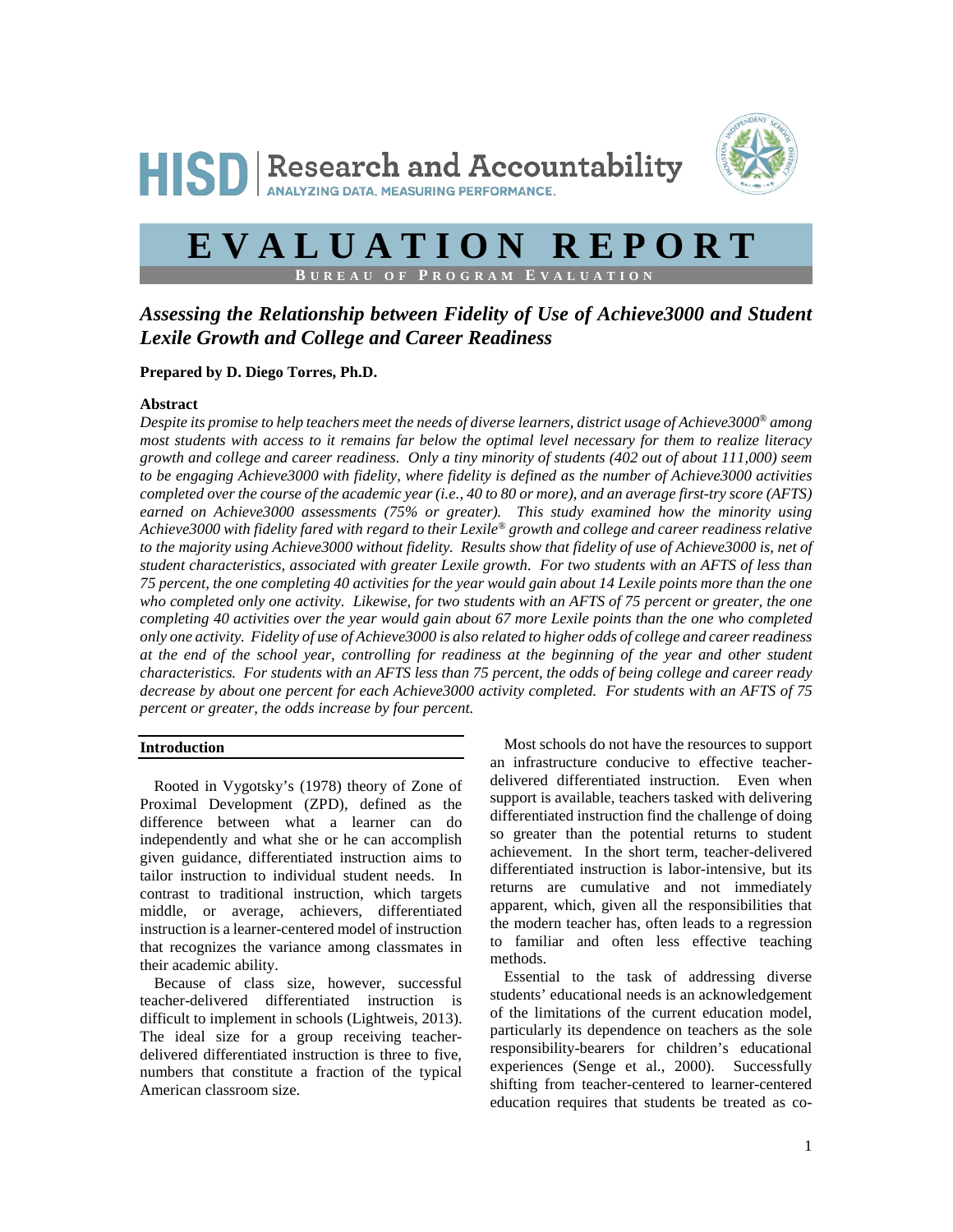creators of the educational process. When learners actively participate in and are part of the decisionmaking process of their own education, teachers' responsibilities primarily as knowledge providers is subsumed under the more effective role as facilitators of autonomous learning (Watson & Reigeluth, 2008).

An indispensable tool for realizing the aim of learner-centered education and reducing disparities in educational opportunities, specifically as a consequence of differentiated instruction, is computer-, or web-based, technologies (Watson & Watson, 2011). As Jacob, Berger, Hart, and Loeb (2019) argue, growing Internet speed and accessibility to the world wide web can reduce many of the limitations that have historically disadvantaged poor students. Geographic limitations, or constraints, are removed because computer-based technologies scale easily so that they reach not just students in a single classroom or school, but across the district, the state, and the country. Correspondingly, in the same way that such technologies can benefit students, they can also assist in the professional development of less experienced teachers, allowing them access to more experienced teachers, from whom they can learn the knowledge and skills needed to be effective employing the varying kinds of instructional delivery, whether computer-based or face-to-face.

The Houston Independent School District (HISD), to help its secondary students achieve lifelong success through literacy acceleration, has invested considerable monetary resources in Achieve3000®. A cloud-based solution accessible via computer or as an application on a tablet or smartphone, Achieve3000 provides daily differentiated instruction for nonfiction reading and writing adapted to students' Lexile® reading level. When implemented with fidelity, whereby teachers encourage students to complete one to two or more reading or writing lessons per week (or 40 to 80 or more activities for the year) with an average first try score of 75 percent or greater, Achieve3000 has been shown to have a positive relationship with Lexile growth and college and career readiness<br>(Achieve3000, 2019). Despite the district's Despite the district's expenditure on Achieve3000 as a supplemental differentiated instruction-delivery tool, and notwithstanding the district's evaluations of Achieve3000's efficacy at improving student literacy and college and career readiness (Reeves, 2014; Torres, 2015, 2016, 2018), usage, and specifically fidelity of use, among HISD students remains extremely low.

The present study examines differences in both Lexile growth and college and career readiness by

fidelity of use among secondary students using Achieve3000 during the 2018–2019 academic year. Previous district reports on Achieve3000's impact have attempted to include as many students in an analytic sample as possible, often focusing on achievement indicators besides the Achieve3000 post-test Lexile or college and career readiness measure. This year's study is restricted to those who, at the conclusion of the academic year, met most of the specific criteria outlined in the *National Lexile Study, 2017–2018*, including having completed both a pre-test Lexile assessment within the first 30 days of the start of the school year and a post-test Lexile assessment in the final 30 days of the school year (Achieve3000, 2019).

Testing the relationship between fidelity of use and student Lexile growth and readiness for life after high school using only Achieve3000 data has been difficult because, historically, too few students have met both standards. The universe of students who now have access to Achieve3000, though, has expanded from only one secondary grade (grade 10) across 17 schools in 2013–2014 to all secondary grades (grades 6–12) across 100 schools in 2018– 2019. Further, the number of students meeting both standards denoting fidelity of use, as well as meeting other criteria, has increased, making this analysis possible.

#### **Research Questions**

The aim, then, is to ascertain whether, net of student-level demographic factors, the combination of completed activities and average first-try score (AFTS) is:

- 1. related to greater Lexile growth between the beginning and end of the academic year?
- 2. related to greater odds of college and career readiness at the end of the academic year?

Given the established relationship between Achieve3000 usage and student achievement shown in previous years' research reports, it is hypothesized that there is a significant association between fidelity of use and both student Lexile growth and college and career readiness.

#### **Data and Method**

#### *Sample*

Achieve3000 was made available to more than 111,000 students enrolled in grades 6 through 12 during the 2018–2019 academic year. The sample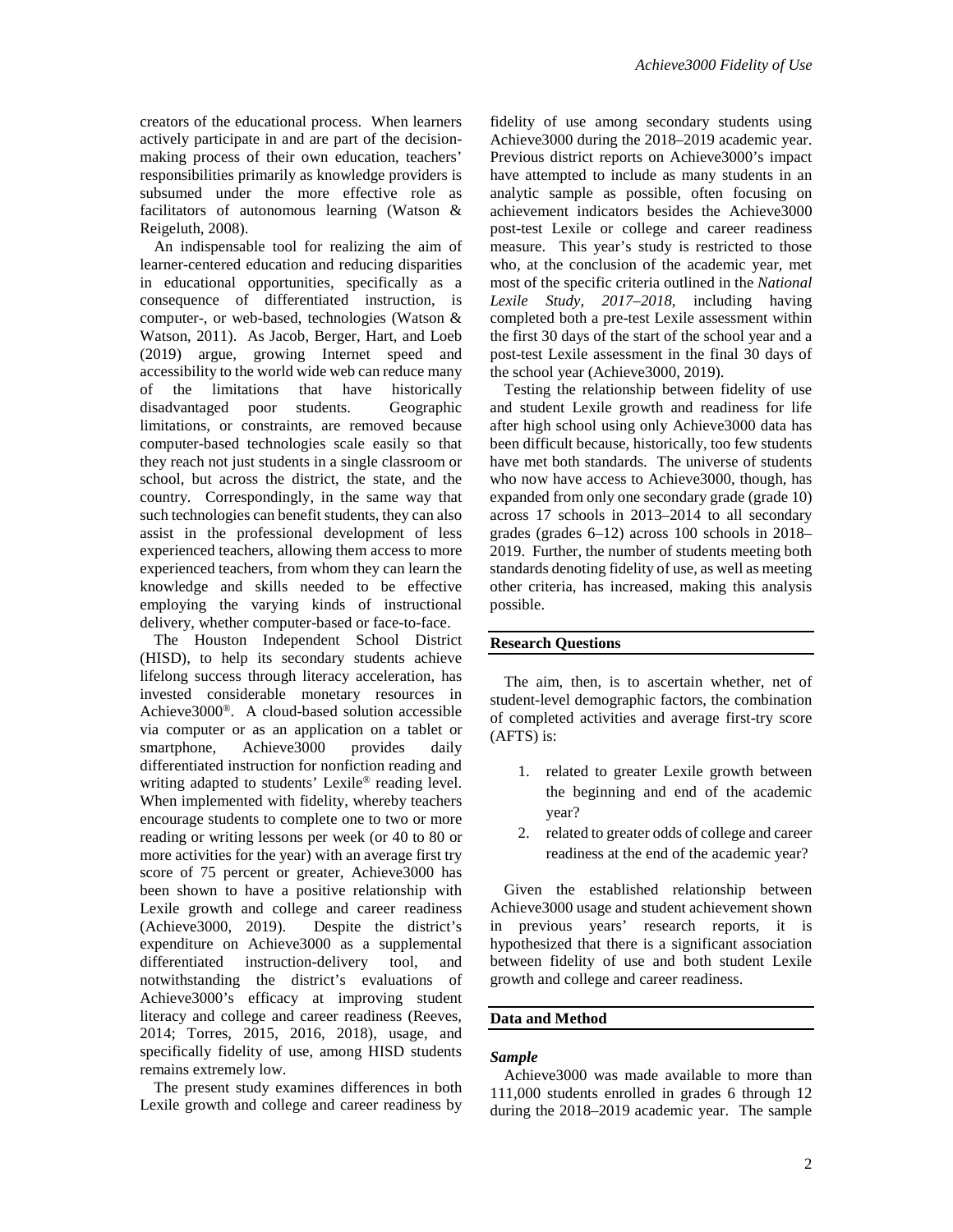for this report, however, and consistent with the recent *National Lexile Study, 2017–2018* (Achieve3000, 2019), was limited to secondary students who (1) had a pre-test LevelSet Lexile measure within the first 30 days of the school year, (2) had an end-of-year post-test LevelSet Lexile measure within the final 30 days of school, and (3) completed at least one multiple choice activity. The first two restrictions ensure that students in the sample had at least 150 days between their pre-test and post-test measures, thus guaranteeing the maximum returns to those engaging the tool with fidelity.

Students finishing the test too slowly, too quickly, or whose responses are patterned can yield Lexile scores that are not accurately aligned with their abilities, thus resulting in invalid scores. Students whose pre- or post-test LevelSet assessment was graded as invalid were therefore excluded from this study. Also excluded were students who received negative Lexile scores on either the pre-test or posttest assessment, an indication of poor implementation of the program. Finally, only those schools with at least 25 students were included in this analysis. The ultimate analytic sample, then, consisted of 4,934 students in 43 schools. Most students, or 3,141, were represented across 23 high schools, another 1,645 students were represented across 18 middle schools, and 148 students were represented in two combined-level schools.

#### *Measures*

*Dependent Variables.* To answer the research questions above, this study focused on two primary outcomes: growth and college and career readiness. Growth is a change score and is calculated as the difference between students' post-test Lexile score earned at the end of the year and their pre-test Lexile score earned at the beginning of the year.

College and career readiness is an indicator used to denote whether students are meeting the gradespecific Lexile level and are "On Track" to read at or above the college and career ready Lexile level of 1300 by the time they graduate high school.

*Independent Variables.* The main predictors for this study are the number of Achieve3000 activities that students completed over the course of the academic school year and the average first-try score (AFTS) that students received on all Achieve3000 activities completed. The former predictor is a continuous variable ranging from one to 208 while the latter is a binary variable for which 0 denotes an AFTS less than 75 percent and 1 denotes an AFTS of 75 percent or greater.

A primary moderating variable denoting students' pre-test college and career readiness was included when assessing the effect of fidelity of use on posttest college and career. If a student had pre-test Lexile suggesting that he was college and career ready, he was coded 1 on the pre-test college and career readiness indicator; all others were coded 0.

Additional student-level controls were entered for race/ethnicity, gender, economic disadvantage, special education status, English Learner (EL) status, at-risk status, overage status, and gifted/talented (G/T) status. A dummy variable was created for each category of each of these additional controls.

#### *Analytic Strategy*

To test the relationship between fidelity of use of Achieve3000 on student Lexile growth, and to answer the first research question, this study regressed the difference between end-of-year and beginning-of-year Lexile measure on completed activities, whether students had an AFTS of 75 percent or greater, and all other covariates. Since growth, the continuous dependent variable in this study, is a change score denoting the difference between post- and pre-test Lexile scores, it was unnecessary to control for the pre-test Lexile scores when carrying out the linear regression analysis (Allison, 1990), as doing so tends to produce substantially inflated regression coefficients for other controls and can induce spurious statistical associations between those controls and the change in score (Glymour, Weuve, Berkman, Kawachi, & Robins, 2005).

To understand more fully how fidelity of use of Achieve3000 usage is related to whether students are ready either for postsecondary education or the world of work, and to answer the second research question, this evaluation regressed students' college and career readiness on completed activities, whether students had an AFTS of 75 percent or greater, and all other covariates. Because the outcome here was dichotomous, a logistic model was fit to ensure the output of a linear equation between 0 and 1. The result is a probability, or odds, of the occurrence of the event (college and career readiness  $= 1$ ) based on the combination of known covariates. As the correlation between beginningof-year and end-of-year college and career readiness was quite strong  $(r = .81, p < .001)$ , each model adjusted, or controlled, for beginning-of-year college and career readiness to improve the efficiency of the analyses and to achieve robust, and more convincing, evidence of the relationship between the primary predictors and the outcome.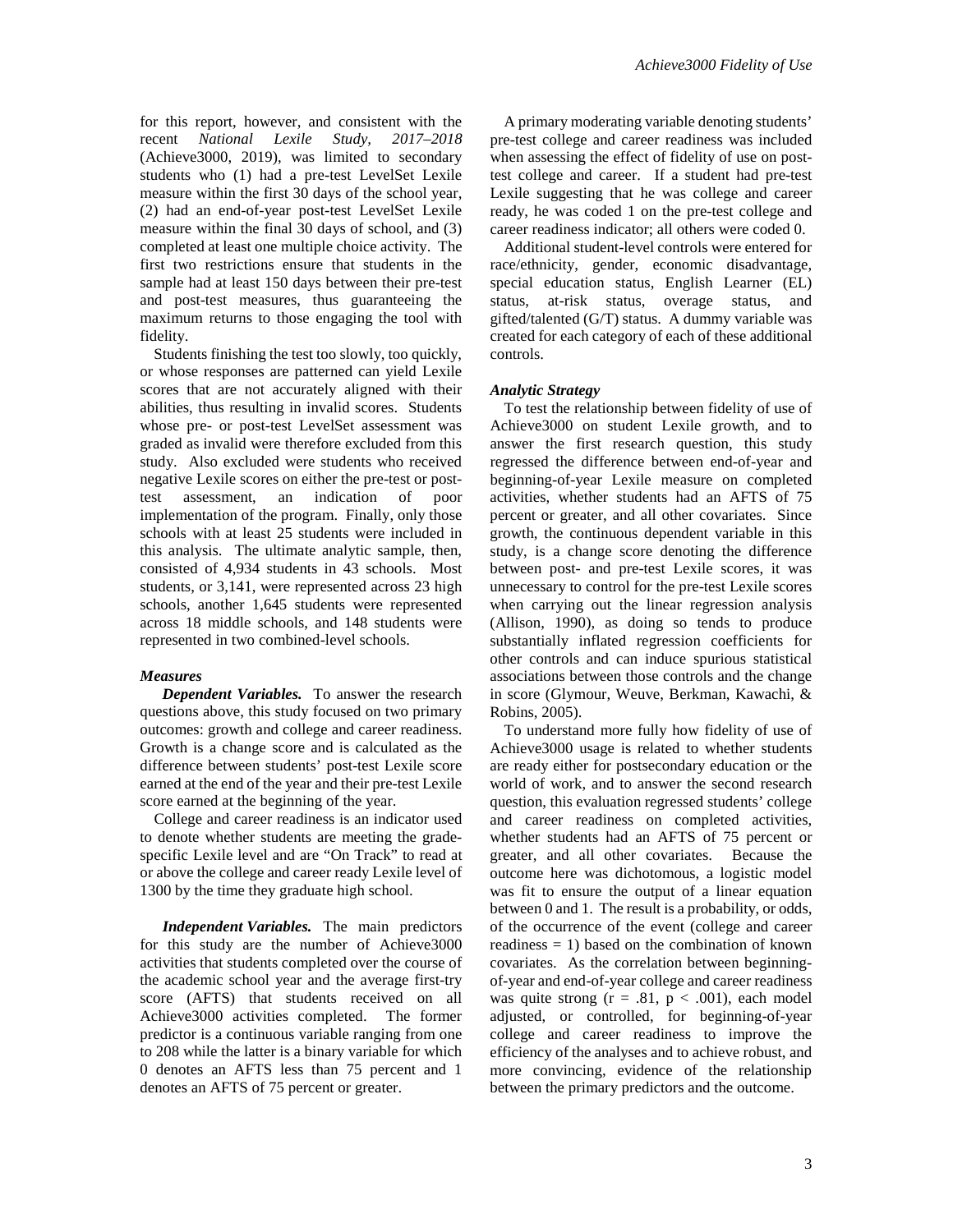#### **Results**

#### *Summary Statistics*

As stated above, Achieve3000 stresses the relevance of fidelity of use when assessing the tool's impact on student growth and college and career readiness. Fidelity of use is defined as the minimum level of quantity and quality of use, or, as **Table 1** shows, the number of activities students completed over the course of the academic school year and the average first-try score (AFTS) students receive on those activities (Achieve3000, 2019). For this study, and consistent with the *National Lexile Study, 2017–2018* (Achieve3000, 2019), a binary indicator was created that codes the first two categories as 1 ("Used with Fidelity") and the bottom four categories as 0 ("Used without Fidelity").

| <b>Implementation</b><br>Category         | Description                                                                                                        |
|-------------------------------------------|--------------------------------------------------------------------------------------------------------------------|
| High Quality,<br><b>Highest Quantity</b>  | AFTS greater than or equal to 75% and<br>on track to complete 80 lessons in a year<br>$(2+$ activities/week)       |
| High Quality,<br><b>High Quantity</b>     | AFTS greater than or equal to 75% and<br>on track to complete 40–79 lessons in a<br>year $(1+$ activities/week)    |
| Lower Quality,<br><b>Highest Quantity</b> | AFTS less than 75% and on track to<br>complete 80 lessons in a year $(2+)$<br>activities/week)                     |
| Lower Quality,<br><b>High Quantity</b>    | AFTS less than 75% and on track to<br>complete $40-79$ lessons in a year $(1+)$<br>activities/week)                |
| High Quality,<br><b>Lowest Quantity</b>   | AFTS greater than or equal to 75% and<br>on track to complete less than 40 lessons<br>in a year (<1 activity/week) |
| Lower Quality,<br><b>Lowest Quantity</b>  | AFTS less than 75% and on track to<br>complete less than 40 lessons in a year<br>(<1 activity/week)                |

Source: Adapted from chart printed in the *National Lexile Study, 2017– 2018* (Achieve3000, 2019).

**Table A1 (p. 11)** presents summary statistics by fidelity of use status. Focusing on the bottom portion of the table beneath the horizontal line dividing the table, it should be noted that most of the group percentages for race and ethnicity are similar between those who used Achieve3000 without fidelity and those who used it with fidelity. A slightly smaller percentage of whites and a slightly higher percentage of Hispanics used the program with fidelity than used it without fidelity; that is, these students completed at least 40 activities over the course of the academic year and had an AFTS of 75 percent or greater. A slightly larger percentage

of economically disadvantaged students also used Achieve3000 with fidelity than used it without fidelity. There were much larger percentage differences in fidelity of use among the other demographic characteristics. Much smaller percentages of special education, English learner, at-risk, and overage students used Achieve3000 with fidelity than used it without fidelity, and a much greater percentage of gifted and talented students used Achieve3000 with fidelity than used it without fidelity.

The top portion of Table A1 shows the means and standard deviations for number of activities completed, Lexile point growth, and percent college and career ready. Because the first of these is one of the two factors used to create the fidelity of use indicator, the wide difference in mean usage between the two categories for number of activities completed is expected. The important numbers to focus on are those for Lexile growth and college and career ready. Students who used Achieve3000 with fidelity had an average Lexile growth of about 169 points compared to an average growth of only about 51 points for those who used it without fidelity. About 68 percent of those using the program with fidelity had a gain of between 78 and 260 Lexile points. Sixty-eight percent of those using Achieve3000 without fidelity had a loss-gain of between -22 and 132 Lexile points. **Figure 1 (p. 5)** presents a visualization of the distribution of growth among the fidelity of use groups and for the total sample, with vertical lines drawn at the means.

**Figure A1 (p. 12)** shows the mean growth by fidelity of use status for middle and combined-level schools while **Figure A2 (p. 13)** shows the mean growth by fidelity of use status for high schools. In all but one school (Lamar High School) did students who used Achieve3000 with fidelity outperform their peers who used Achieve3000 without fidelity. Average school-level Lexile growth for students using the program with fidelity ranged from a low of 73 at Lamar High School to a high of 289 at Stevenson Middle School. Average school-level growth for students using the program without fidelity ranged from a low of 8 at the High School for Law and Justice to a high of 144 at Challenge Early College High School.

Among middle and combined school students (Figure A1, p. 12), the largest Lexile point growth gap was witnessed at Stevenson, where students who used Achieve3000 with fidelity had mean growth of 289 points and those who used it without fidelity had a mean growth of 58, a 231-point gap. Kashmere High School students who used the program with fidelity had mean growth of 216 Lexile points, while those who used the program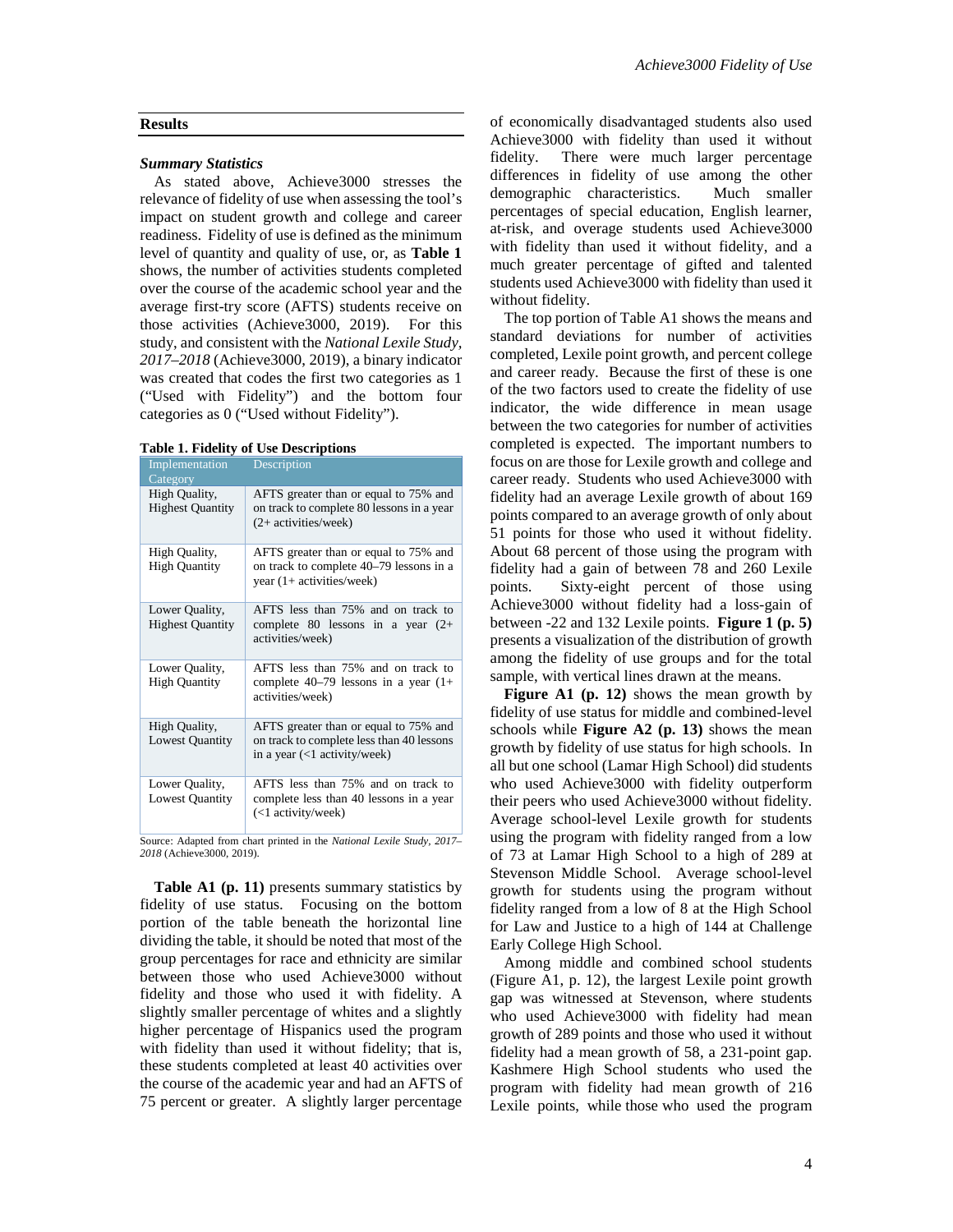

**Figure 1. Kernel Density Plot of Achieve3000 Lexile Growth by Fidelity of Use**

Source: Achieve3000 Student Data 2018–2019 and Student Demographic Data 2018–2019 from SIS Ad Hoc Package in IBM Cognos.

without fidelity had mean growth of 42, a 174-point gap (Figure A2, p. 13). That these two schools should also show large gains among students using Achieve3000 with fidelity is interesting. Relevant staff at both schools worked diligently to promote the use of Achieve3000 among its student body, Stevenson Middle School through a campus contest that ignited friendly competition, and Kashmere High School through the deployment of wraparound resources, with its holistic approach to providing support, to help that campus shed its Improvement Required Texas Education Agency (TEA) accountability rating.

Returning to Table A1 (p. 11) and the comparison of means and standard deviations for college and career ready, only one in eight students who used Achieve3000 without fidelity met the grade-specific Lexile level standard denoting college and career ready; one in two students who used the program with fidelity did so. **Figure 2 (p. 6)** presents a bar graph to help visualize these differences. As is readily apparent, completing 40 activities or more in tandem with achieving an AFTS of 75 percent or

greater is associated with being ready for college, the workforce, or the military at the conclusion of the academic year.

While these descriptive statistics and figures presented thus far are instructive, they do not control for moderating factors that may change the relationship between fidelity of use and either Lexile growth or college and career readiness. For that, multivariate regression models are used.

#### *Fidelity of Use and Lexile Growth*

**Table A2 (p. 14)** shows the results of the multivariate linear mixed regression parameters for two-level models examining the impact of Achieve3000 fidelity of use (i.e., number of activities completed, AFTS of 75% or greater, and the interaction between the two) on student Lexile growth for all secondary-grade students. Model 1 estimated the unconditional model to highlight the interclass correlation coefficient (ICC) for Lexile growth, or the ratio of the between-school variance to the total variance. Since the between-school variance is 738.045, and the within-school variance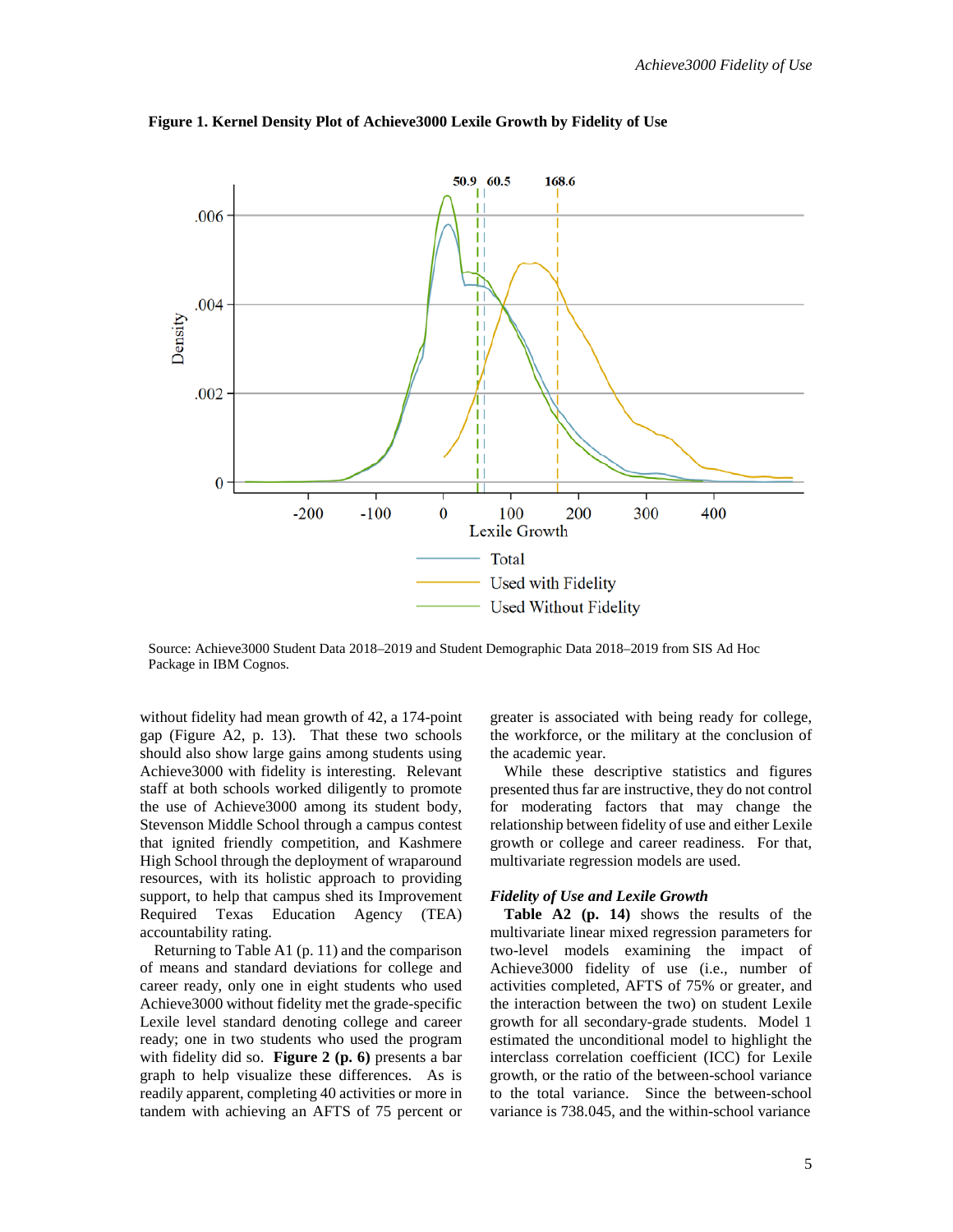



Source: Achieve3000 Student Data 2018–2019 and Student Demographic Data 2018–2019 from SIS Ad Hoc Package in IBM Cognos.

is 6619.259, the ICC for Lexile growth is 738.045/(738.045 + 6619.259), or 0.100. This means that exactly 10 percent of the variance in Lexile growth is due to school clusters and that the correlation among students in the same school for Lexile growth is 0.100.

Model 2 examined the relationship between the two primary predictors, activities completed and AFTS of 75 percent or greater, and Achieve3000 Lexile growth. The between-school variance decreased by 65 percent between Models 1 and 2, from 738.045 to 253.740, while the within-school variance decreased 23.6 percent, from 6619.259 to 5056.993. These decreases denote the amount of variance explained due to the inclusion of the primary fidelity of use predictors. The correlation among students in the same school for Lexile growth is 253.740/(253.740 + 5056.993), or 0.048, suggesting that about 5 percent of the variance in Lexile growth is due to school clusters.

Model 3 added an interaction between activities completed and AFTS of 75 percent or greater. This suggests that approximately 73.5 percent (i.e., the variance reduction from 738.045 to 195.679) of the between-school variance in Achieve3000 Lexile growth is explained by activities completed, AFTS, and the interaction between the two. About 27.4 percent (i.e., the variance reduction from 6619.259 to 4803.023) of within-school variance in Lexile growth is explained by the same.

Model 4 investigated the effect of Achieve3000 fidelity of use on Lexile growth after controlling for student characteristics. The reduction in the variance components from Model 1 to Model 4 shows that the included covariates accounted for 76.0 percent (i.e., variance reduction from 738.045 to 177.081) of the between-school variance and 28.4 percent (i.e., the variance reduction from 6619.259 to 4738.746) of the within-school variance. Mean Lexile growth was 21.03, net of the effects of any controls. All other things being equal, Lexile growth did not vary significantly by race/ethnicity, gender, economically disadvantaged status, special education status, at-risk status, overage status, or gifted and talented status. Interestingly, English learners experienced mean Lexile growth of 15.72 points more than their non-English learner peers. The combination of activities completed, AFTS, and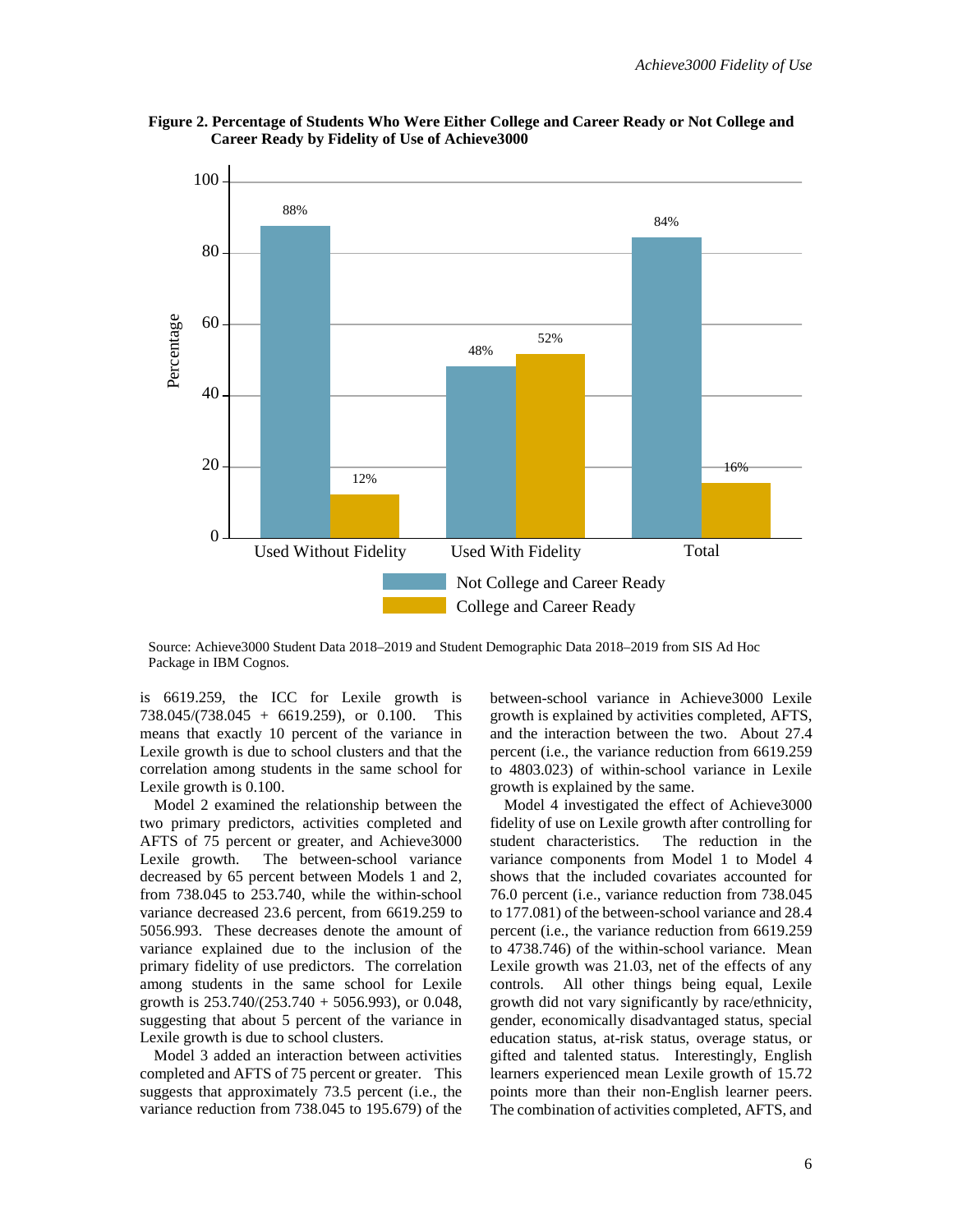the interaction between the two revealed that, for two students with an AFTS of less than 75 percent, the one completing 40 activities for the year would gain about 14 Lexile points more than the one who completed no activities. Likewise, for two students with an AFTS of 75 percent or greater, the one completing 40 activities over the year would gain about 77 more Lexile points than the one who completed no activities. These values are in addition to the mean of 21.03 for students with an AFTS less than 75 percent and in addition to the mean of  $21.03 + 40.398$  for students with an AFTS of 75 percent or greater. **Figure 3** illustrates the interaction term shown in Model 4.

#### *Fidelity of Use and College and Career Readiness*

**Table A3 (p. 15)** fit four multilevel mixed effects regression models showing the relationship between fidelity of use and odds of college and career readiness for all secondary-grade students. Model 1 presents the unconditional, or null, model, which incorporates only school-specific random effects to model the between-school variation in college and career readiness at the conclusion of the academic year. Model 2 added the primary fidelity of use characteristics, activities completed and AFTS, as well as a control for college and career readiness at the beginning of the year. Model 3 added the interaction between activities completed and AFTS. The final model (Model 4) incorporated studentlevel characteristics. Because they are easier to interpret, odds ratios are presented instead of the default estimated regression coefficients, often shown as log odds.

The unconditional model revealed an intercept of 0.103 and an estimated variance on the random effects of 7.741. Turning to Model 2, the odds ratio for beginning-of-year college and career readiness suggests that, when comparing two students who have different values for readiness, but who are

**Figure 3. Marginal Linear Prediction of the Interaction between Number of Activities Completed and AFTS on Achieve3000 Lexile Growth**



Source: Achieve3000 Student Data 2018–2019 and Student Demographic Data 2018–2019 from SIS Ad Hoc Package in IBM Cognos.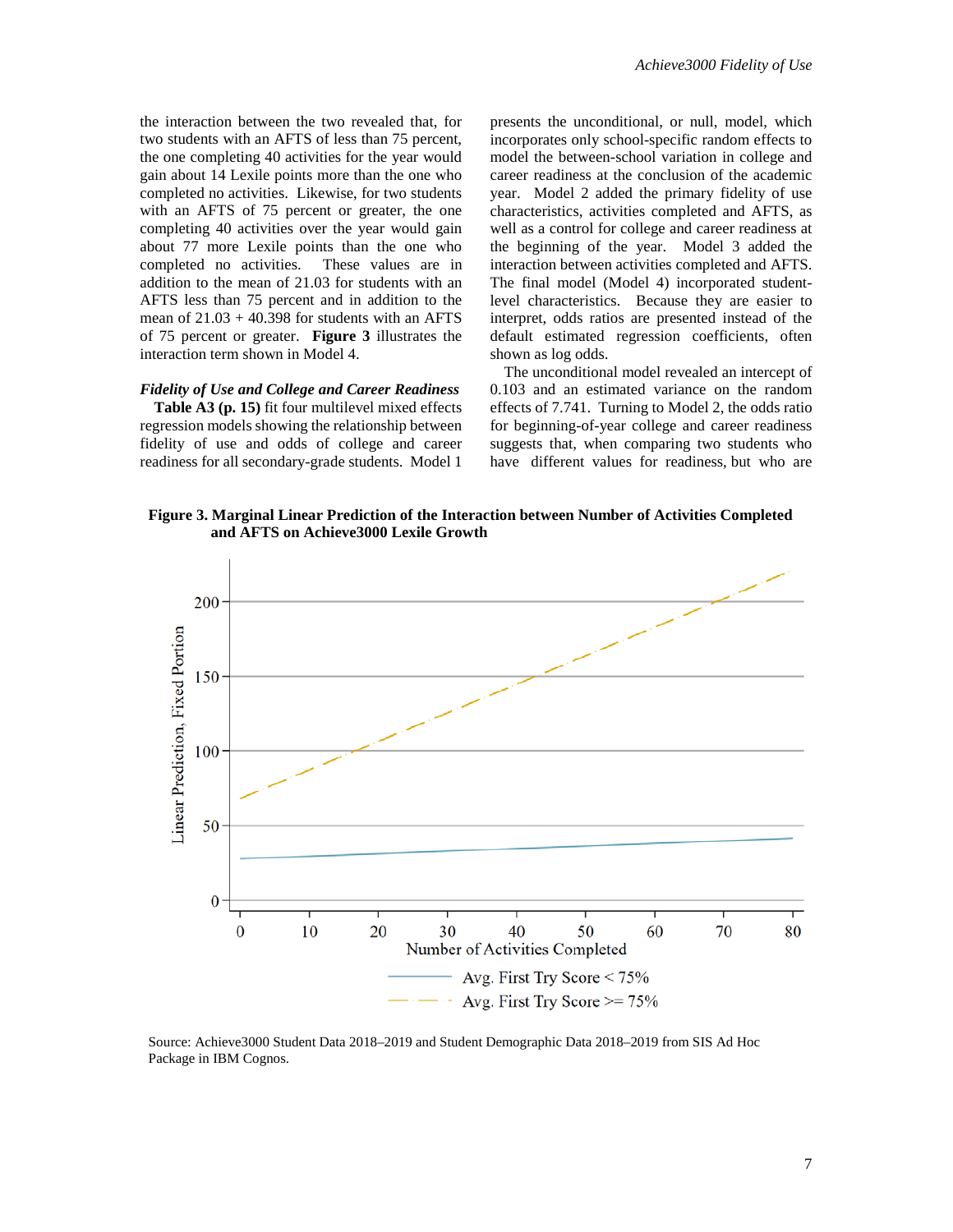similar in every other respect, the odds of being college and career ready at the end of the year is 405 times higher for those who were college and career ready at the beginning of the year than for those who were not ready. The odds of being college and career ready at the end of the year is 27 times higher among students who had an AFTS of 75 percent or greater relative to those who had an AFTS of less than 75 percent. Also, for each Achieve3000 activity completed, the odds of college and career readiness increase by 2 percent, double the impact shown in the *National Lexile Study, 2017-2018* (Achieve3000, 2019).

Model 3, which added the interaction between activities completed and AFTS, showed that starting the year college and career ready was a strong predictor for ending the year college and career ready. Such students were 379 times more likely to be ready for college, the workplace, or the military than were their peers who were not college and career ready at the beginning of the year. Taking the coefficient for the interaction between activities completed and AFTS, the results revealed that for each Achieve3000 activity completed among students with an AFTS less than 75 percent remain flat. For students with an AFTS of 75 percent or greater, the impact of each activity completed increases the odds of being college and career ready by about 4 percent.

Controlling for student characteristics only slightly augments the findings from Model 3. Focusing on the interaction term under Model 4, for students with an AFTS less than 75 percent, the odds of being college and career ready decrease by about one percent for each Achieve3000 activity completed. For students with an AFTS of 75 percent or greater, the odds increase by four percent. Being college and career ready at the start of the school year is still highly predictive of being college and career ready at the end of the school year. **Figure 4** presents, by college and career readiness status at the beginning of the year, a graphical

**Figure 4. Marginal Predicted Mean of the Interaction between Number of Activities and AFTS on End-of-Year College and Career Readiness by Beginning-of-Year College and Career Readiness**



Source: Achieve3000 Student Data 2018–2019 and Student Demographic Data 2018–2019 from SIS Ad Hoc Package in IBM Cognos.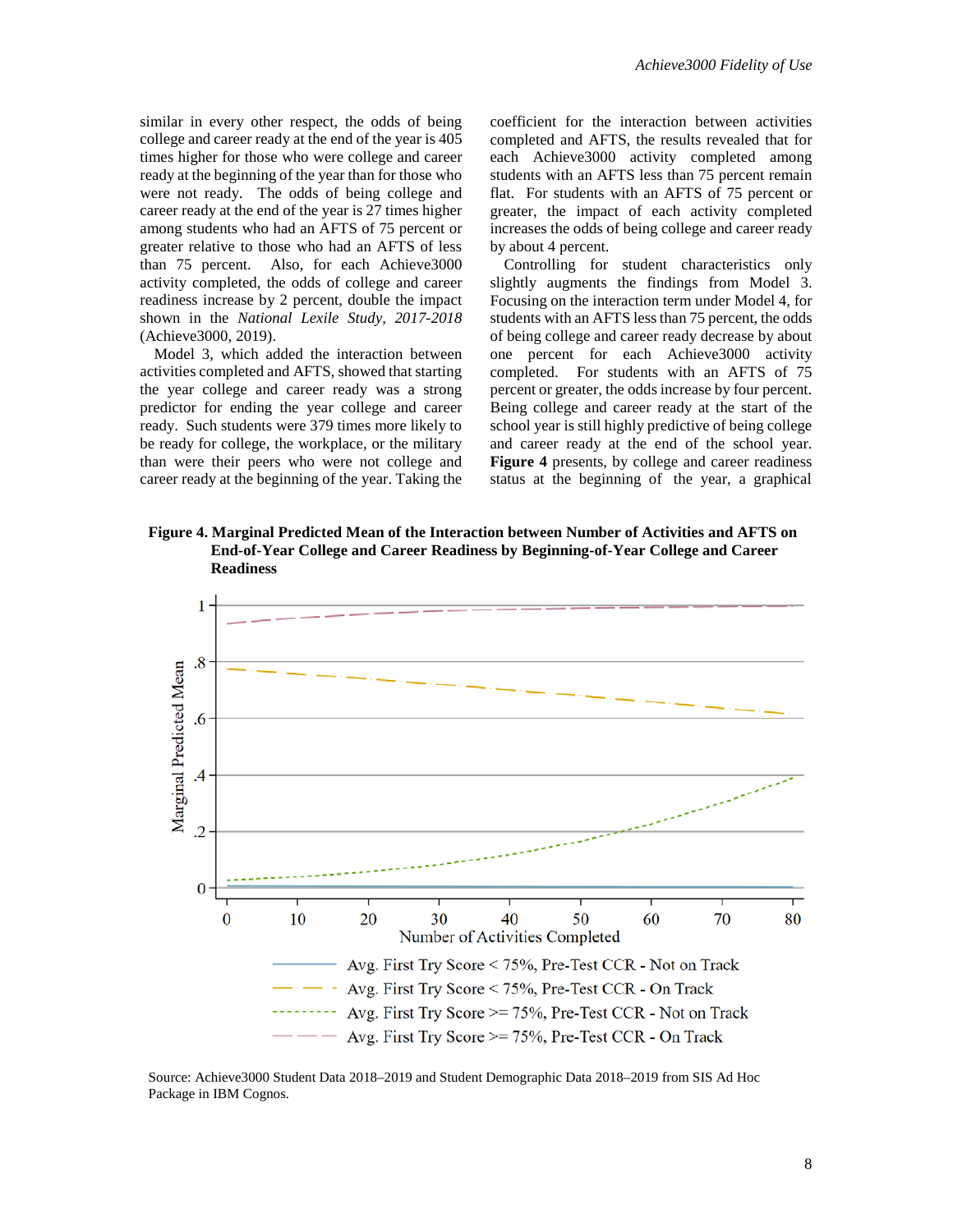representation of the interaction term in Model 4. Note that students who were not college and career ready at the beginning of the year, but who used Achieve3000 with fidelity (i.e., completed at least 40 activities and had an AFTS of 75 percent or greater), improved their odds of being college and career ready by the end of the year (green dotted line). While being on track for college and career readiness at the beginning of the year meant higher odds of being ready at the end of the year, if it was accompanied by low quality usage of Achieve3000, the odds could decline (yellow dashed line).

#### **Conclusion**

This study set out to answer the questions of whether, among HISD secondary students, fidelity of use of a computer-based differentiated literacy instruction program was associated with greater Lexile growth and higher odds of college and career readiness. The results affirm that it does. When students work diligently toward completing at least 40 Achieve3000 activities throughout the academic year (defined as high quantity), and when they do so with an average first-try score (AFTS) of 75 percent or greater (defined as high quality), they achieve greater growth and are more likely to be college ready, net of moderating factors.

District curriculum professionals, school administrators, and teachers, of course, play an important role in making sure students know about and are using the technology-based tools at their disposal. When the tools assist teachers in delivering the type of instruction designed to meet the needs of diverse learners, as Achieve3000's computer-based differentiated instruction does, it should be a goal to promote its use by students, as doing so facilitates effective differentiated instruction themselves. Unfortunately, despite HISD's expenditure on Achieve3000, usage remains low among the approximately 111,000 secondary students to whom it is available. As such, Achieve3000's benefits are not widely experienced.

#### *Recommendations*

To improve usage of Achieve3000 among HISD's secondary students, two courses of action are recommended. First, curriculum professionals, in concert with senior school personnel and teachers, need to ensure that students are completing the pretest within the first 30 days of the beginning of the school year and the post-test in the last 30 days of the school year. Second, students must be regularly encouraged to complete one to two, preferably more, Achieve3000 activities per week throughout the year. The first course of action requires planning

at the classroom level, but teachers need to know that Achieve3000 is effective and why (i.e., nonfiction builds literacy and knowledge across content areas). Its use among students will augment their goal of fruitful instruction aimed at all students, including those reading below their grade level.

The second course of action builds on the first. Once teachers have buy-in, they will strive to remind students to complete Achieve3000 activities, fully cognizant that doing so will absolutely yield positive results for their students.

#### **References**

- Achieve3000*®*. (2019). *National Lexile Study, 2017– 2018*. Retrieved from https://www.achieve3000.com/download-nationallexile-study/
- Allison, P. D. (1990). Change scores as dependent variables in regression analysis. *Sociological methodology*, 93-114.
- Glymour, M. M., Weuve, J., Berkman, L. F., Kawachi, I., & Robins, J. M. (2005). When is baseline adjustment useful in analyses of change? An example with education and cognitive change. *American journal of epidemiology*, 162(3), 267-278.
- Jacob, B., Berger, D., Hart, C., & Loeb, S. (2016). Can technology help promote equality of educational opportunities?. *RSF: The Russell Sage Foundation Journal of the Social Sciences*, 2(5), 242-271.
- Lightweis, S. K. (2013). College Success: A Fresh Look at Differentiated Instruction and Other Student-Centered Strategies. *College Quarterly*, *16*(3), n3.
- Reeves, B. R. (2014). *What was the impact of the Achieve3000 literacy program on student reading performance, 2013–2014*. Houston, TX: Houston Independent School District.
- Senge, P., Cambron-McCabe, N., Lucas, T., Smith, B., & Dutton, J., & Keliner, A. (2000). *Schools that learn: A fifth discipline fieldbook for educators, parents and everyone who cares about education*. Toronto, Canada: Currency.
- Torres, D. D. (2015). *Achieve3000® impacts on student reading and STAAR EOC English I, English II, and Biology exams for the 2014–2015 academic year*. Houston, TX: Houston Independent School District.
- Torres, D. D. (2016). *Achieve3000® impacts on students' STAAR EOC English I and English II performance for the 2015–2016 academic year.* Houston, TX: Houston Independent School District.

Torres, D. D. (2018). *The Relationship between*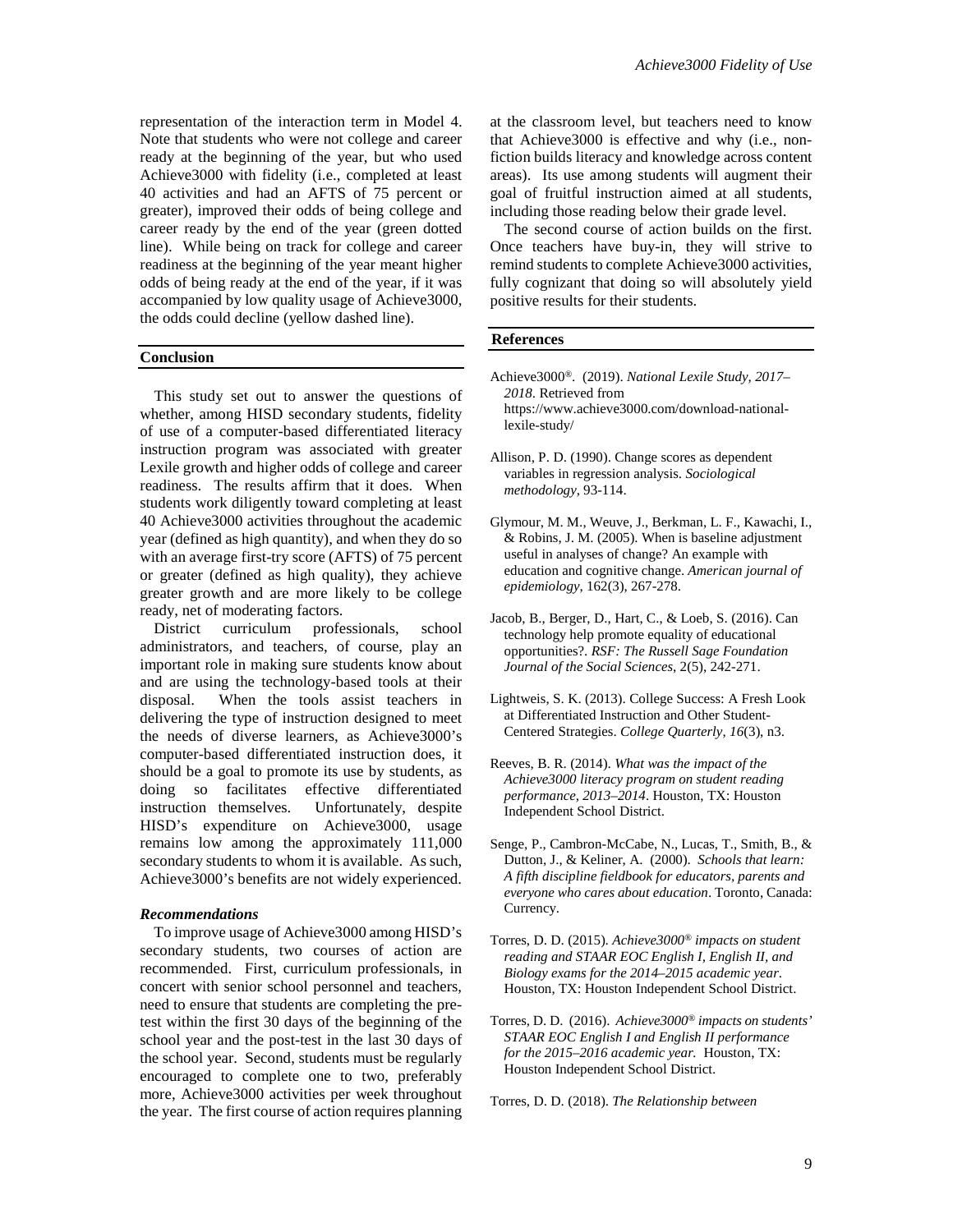*Achieve3000® Usage and HISD Students' College and Career Readiness in Grades 6–10*. Houston, TX: Houston Independent School District.

Vygotsky, L. S. (1978). *Mind and society: The development of higher mental processes*. Cambridge, MA: Harvard University Press.

Watson, S. L., & Reigeluth, C. M. (2008, Sept.–Oct.). The learner-centered paradigm of education. *Educational Technology, 48*(5), 39–48.

Watson, S. L., & Watson, W. R. (2011). The role of technology and computer-based instruction in a disadvantaged alternative school's culture of learning. *Computers in the Schools*, *28*(1), 39–55.

For additional information contact the HISD Department of Research and Accountability at 713- 556-6700 or e-mail Research@Houstonisd.org.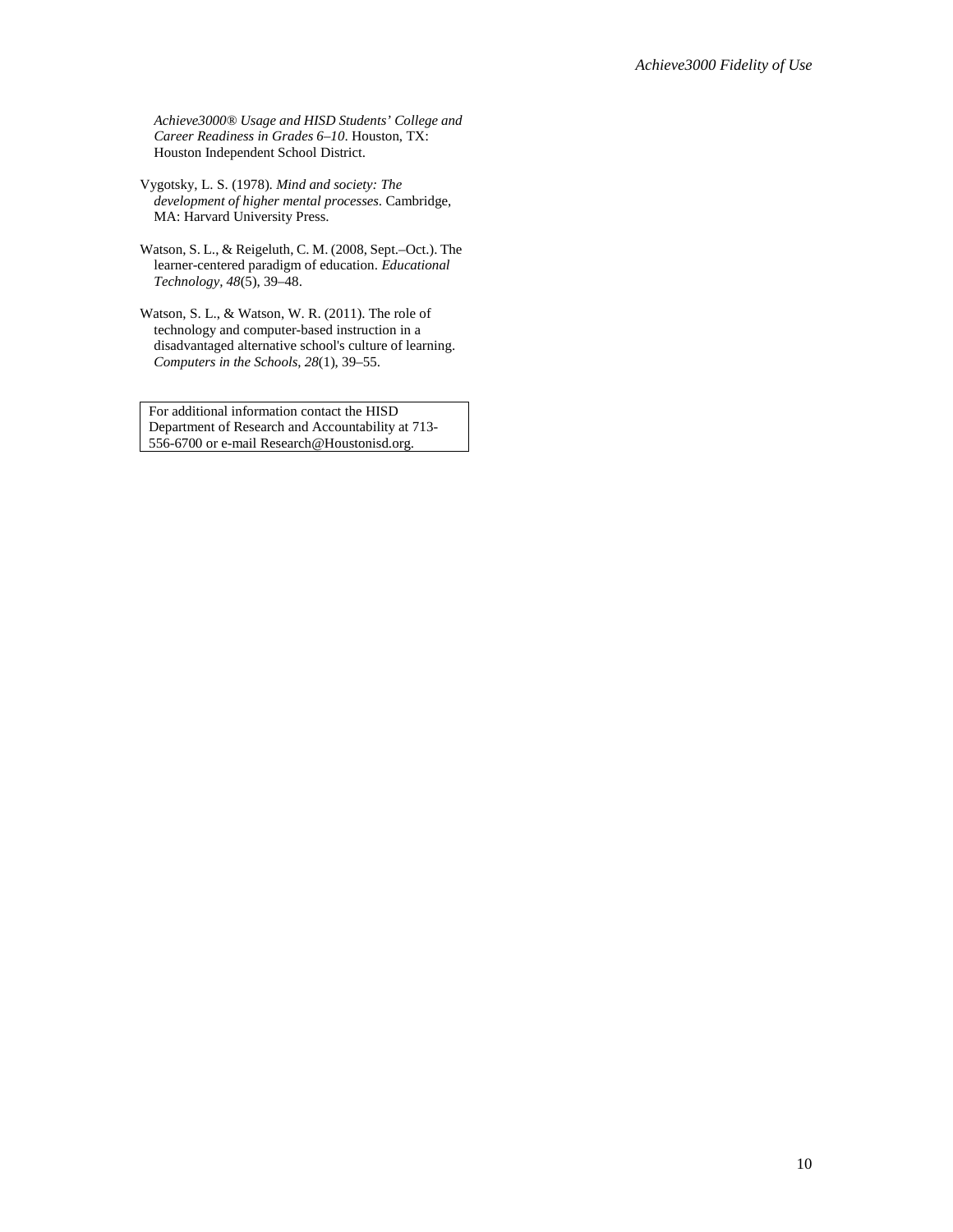#### **Appendix**

|                                | <b>Used Without Fidelity</b> |           | Used With Fidelity |           | Total            |           |
|--------------------------------|------------------------------|-----------|--------------------|-----------|------------------|-----------|
|                                | $(n = 4, 532)$               |           | $(n = 402)$        |           | $(n = 4,934)$    |           |
|                                | $\cal M$                     | $\cal SD$ | $\cal M$           | $\cal SD$ | $\boldsymbol{M}$ | $\cal SD$ |
| Number of Activities Completed | 28.3                         | 20.0      | 57.8               | 16.8      | 30.7             | 21.4      |
| Lexile Growth (in points)      | 50.9                         | 77.0      | 168.6              | 90.6      | 60.5             | 84.5      |
| College and Career Ready (%)   | 12.3                         | 32.9      | 51.7               | 50.0      | 15.5             | 36.2      |
| Race/Ethnicity                 |                              |           |                    |           |                  |           |
| White $(\%)$                   | 2.9                          | 16.9      | 2.0                | 14.0      | 2.9              | 16.7      |
| Black (%)                      | 21.4                         | 41.0      | 19.9               | 40.0      | 21.3             | 40.9      |
| Hispanic (%)                   | 73.5                         | 44.2      | 76.1               | 42.7      | 73.7             | 44.0      |
| Asian/Pacific Islander (%)     | 1.6                          | 12.5      | 1.7                | 13.1      | 1.6              | 12.6      |
| Other Race (%)                 | 0.6                          | 7.6       | 0.2                | 5.0       | 0.5              | 7.4       |
| Gender                         |                              |           |                    |           |                  |           |
| Female (%)                     | 49.1                         | 50.0      | 60.4               | 49.0      | 50.0             | 50.0      |
| Male $(\% )$                   | 50.9                         | 50.0      | 39.6               | 49.0      | 50.0             | 50.0      |
| Economically Disadvantaged (%) | 88.7                         | 31.6      | 93.0               | 25.5      | 89.1             | 31.2      |
| Special Education (%)          | 9.0                          | 28.7      | 2.2                | 14.8      | 8.5              | 27.9      |
| English Learner (%)            | 27.0                         | 44.4      | 9.7                | 29.6      | 25.6             | 43.6      |
| At-Risk $(\% )$                | 48.9                         | 50.0      | 23.4               | 42.4      | 46.8             | 49.9      |
| Overage $(\% )$                | 25.2                         | 43.4      | 13.7               | 34.4      | 24.2             | 42.9      |
| Gifted/Talented (%)            | 11.7                         | 32.2      | 22.9               | 42.1      | 12.6             | 33.2      |

Source: Achieve3000 Student Data 2018–2019 and Student Demographic Data 2018–2019 from SIS Ad Hoc Package in IBM Cognos.

Note: Fidelity of Use refers to whether a student had both an average first try score of 75 or greater (high quality) AND 40 or more (high quantity) completed Achieve3000 activities (coded 1) during the academic year. All other students, who had either a combination of low quantity and high quality, or low quality and high quantity, were coded 0.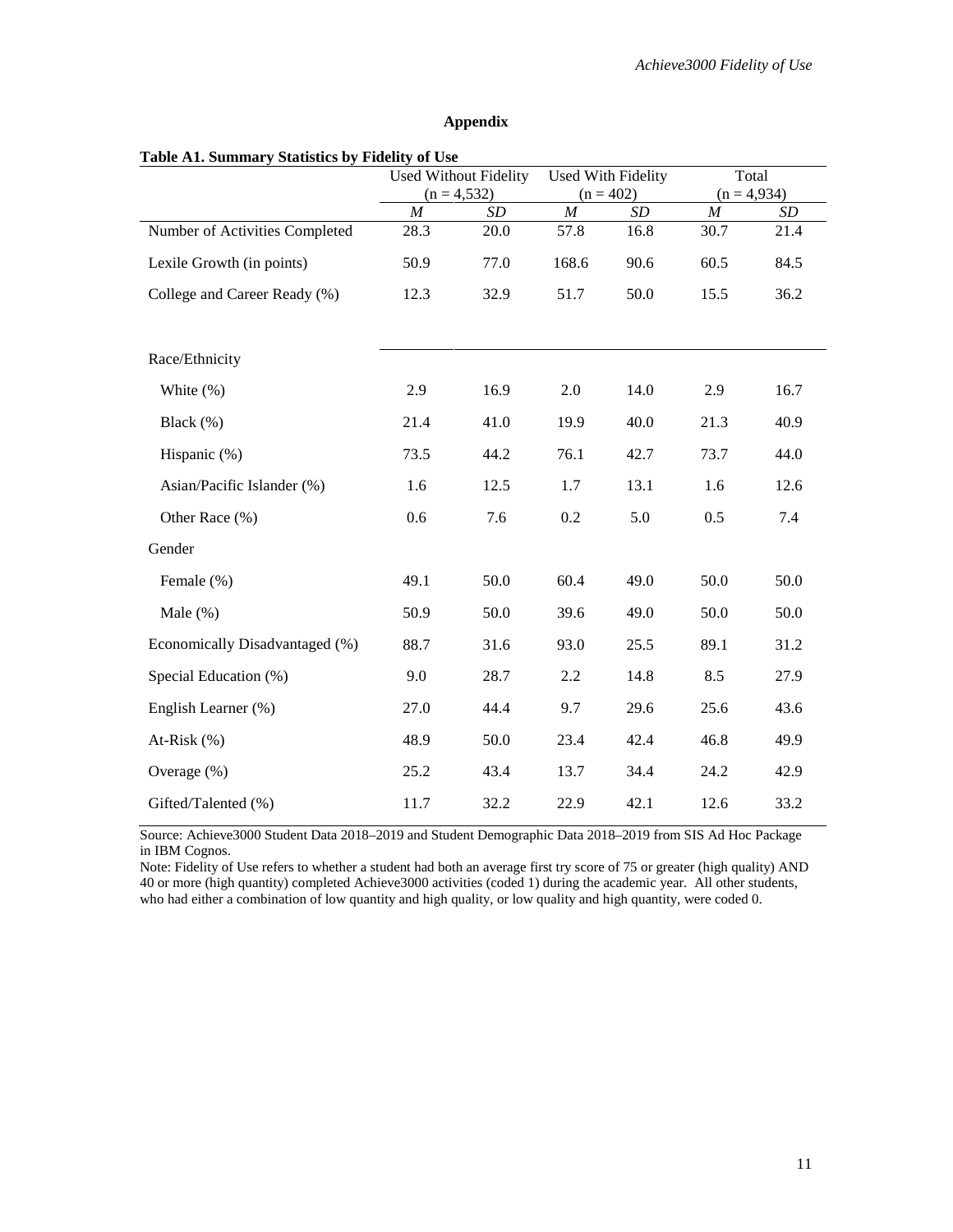

**Figure A1. Mean Achieve3000 Lexile Growth by Fidelity of Use and Middle and Combined School**

Source: Achieve3000 Student Data 2018–2019 and Student Demographic Data 2018–2019 from SIS Ad Hoc Package in IBM Cognos.

Note: An asterisk denotes a combined-level school that educates all secondary students (i.e., those in grades 6 through 12).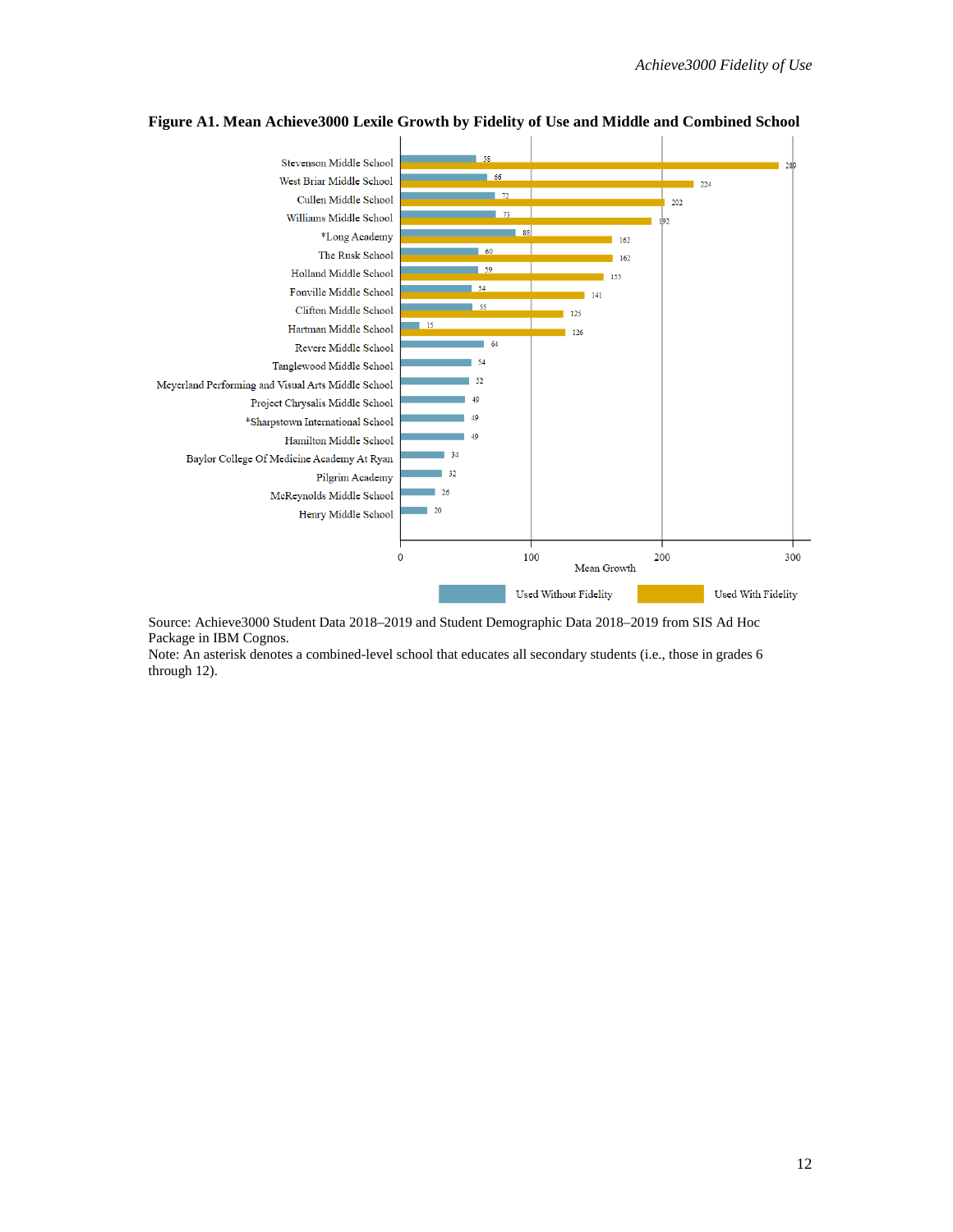

**Figure A2. Mean Achieve3000 Lexile Growth by Fidelity of Use and High School**

Source: Achieve3000 Student Data 2018–2019 and Student Demographic Data 2018–2019 from SIS Ad Hoc Package in IBM Cognos.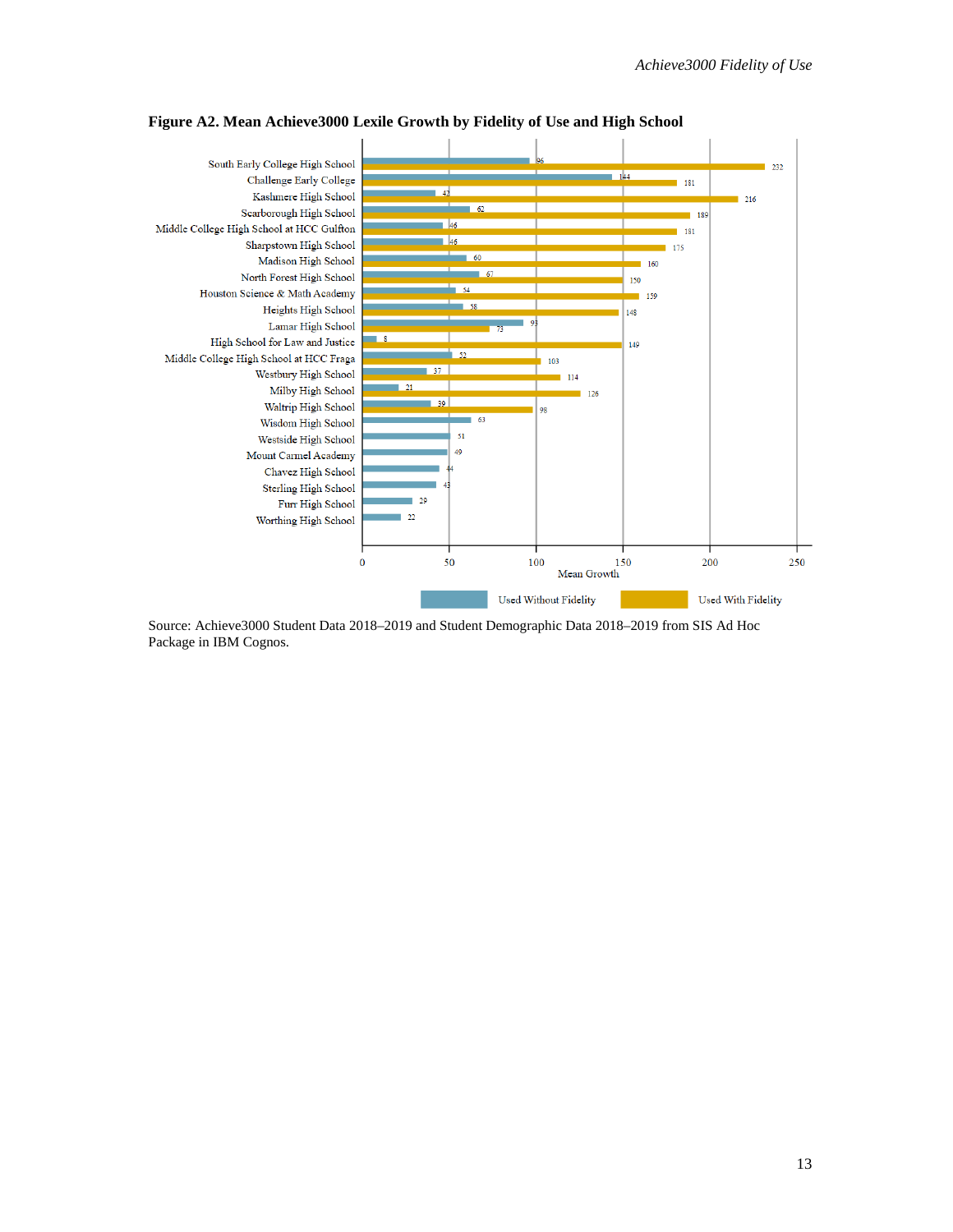|                                              | Model 1     | Model 2     | Model 3     | Model 4      |
|----------------------------------------------|-------------|-------------|-------------|--------------|
| Lexile Growth                                | $60.374***$ | 13.872***   | $28.409***$ | $21.030**$   |
|                                              | (4.410)     | (3.309)     | (3.174)     | (7.187)      |
| <b>Activities Completed</b>                  |             | $0.677***$  | $0.203**$   | $0.171***$   |
|                                              |             | (0.057)     | (0.063)     | (0.063)      |
| AFTS of 75% or Greater                       |             | 89.047***   | 37.751***   | 40.398***    |
|                                              |             | (2.334)     | (3.866)     | (3.905)      |
| Activities Completed $\times$ AFTS of 75% or |             |             | $1.709***$  | $1.741***$   |
| Greater                                      |             |             | (0.104)     | (0.104)      |
| Race/Ethnicity (Ref. = White)                |             |             |             |              |
| <b>Black</b>                                 |             |             |             | $-2.115$     |
|                                              |             |             |             | (6.402)      |
| Hispanic                                     |             |             |             | $-4.452$     |
|                                              |             |             |             | (6.067)      |
| Asian/Pacific Islander                       |             |             |             | 5.325        |
|                                              |             |             |             |              |
|                                              |             |             |             | (9.795)      |
| Other Race                                   |             |             |             | 7.715        |
|                                              |             |             |             | (14.559)     |
| Male ( $Ref. = Female$ )                     |             |             |             | $-0.478$     |
|                                              |             |             |             | (1.986)      |
| <b>Economically Disadvantaged</b>            |             |             |             | 4.716        |
|                                              |             |             |             | (3.323)      |
| <b>Special Education</b>                     |             |             |             | $-6.376$     |
|                                              |             |             |             | (3.708)      |
| <b>English Learner</b>                       |             |             |             | $15.720***$  |
|                                              |             |             |             | (3.128)      |
| At-Risk                                      |             |             |             | 4.052        |
|                                              |             |             |             | (2.782)      |
| Overage                                      |             |             |             | 3.842        |
|                                              |             |             |             | (2.553)      |
| Gifted/Talented                              |             |             |             | 1.557        |
|                                              |             |             |             | (3.271)      |
| Variance Components                          |             |             |             |              |
| <b>Between-School Variance</b>               | 738.045***  | 253.740***  | 195.679***  | $177.081***$ |
|                                              | (90.574)    | (35.653)    | (28.332)    | (26.154)     |
|                                              |             |             |             |              |
| Within-School Variance                       | 6619.259*** | 5056.993*** | 4803.023*** | 4738.746***  |
|                                              | (66.929)    | (51.138)    | (48.563)    | (47.913)     |
| AIC                                          | 57517.4     | 56164.4     | 55905.4     | 55858.2      |
| BIC                                          | 57536.9     | 56197.0     | 55944.4     | 55968.7      |
| <b>Observations</b>                          | 4934        | 4934        | 4934        | 4934         |

**Table A2. Estimated Effects of Completed Achieve3000 Activities and Average First-Try Score on Lexile Growth for All Secondary Grades**

Standard errors in parentheses

\* *p* < 0.05, \*\* *p* < 0.01, \*\*\* *p* < 0.001